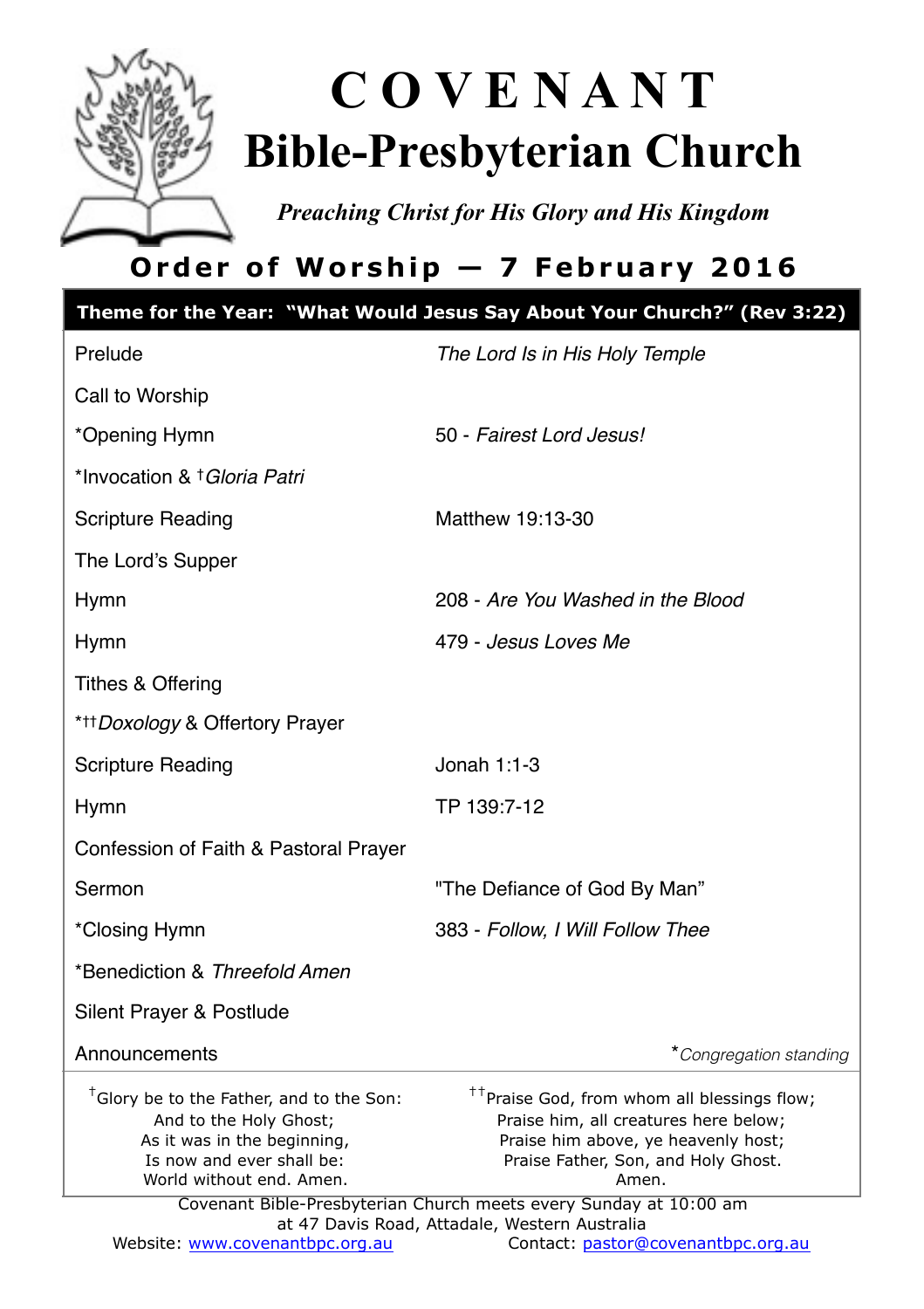#### **Changes to the Sunday School and Junior Worship**

Last week, I wrote about the importance of stirring up an appetite in our children for their calling - their calling as children, their calling to pursue the Lord, and their calling to meet God at any time.

As such it is important to stir their appetite for the church, for the things of church, and for the people of the church.

I made mention that in the coming weeks, there will be a change in the church's ministry to the children.

Here are some of those proposed changes.

*Sunday School* 

Sunday school will move to a different hour - 9 am. Why?

Firstly, it is for the sake of the teachers. The Sunday School, previously being at the same hour as the worship service, meant that the teachers were missing out on worship for a fourth to a third of the year.

As worshiping God and hearing from him is the most important duty of the Christian, to miss out on that is to forego the blessings of God.

Psalm 73:25-26 says, *"Whom have I in heaven but thee? and there is none upon earth that I desire beside thee. 26 My flesh and my heart faileth: but God is the strength of my heart, and my portion for ever."*

Secondly, it is for the older children. Sunday School currently ends at year 9.

There was no Senior High Sunday School as we lacked resources - the number of teachers was slim.

Should the teachers have taught, they would have missed out on even more Sundays worshiping and adoring God, and listening to him.

With a separate hour, our older children can now have lessons and continue in their Christian instruction.

Thirdly, it is for the children. Having it at a separate hour, the children can have close to an hour of lessons.

This means that the teachers can reinforce the lessons learned the previous week, and spend time getting to know the children.

The bond between teacher and children is important - the children can get to know their teachers better.

This is in part because teachers will be teaching for longer periods of 3 months.

We believe that such a prolonged interaction time builds rapport and affection, and gives more insight on the part of the teacher to instruct particular children.

We are thankful for all who have served in the Sunday School in the past, giving of their service to the Lord.

We pray they will continue to serve God in teaching. There are many other opportunities as well.

Fourthly, it is for the parents. Parents who bring their children to Sunday School may have an hour of sweet fellowship with the brethren of the church.

Over a cup of tea or coffee, they may bear one another's burdens and encourage each other.

There is also the Adult Bible Class, where they may also continue their Christian education.

#### *Junior Worship*

Concurrently, during the sermon at the worship service, there will be a message preached to the younger children from 5-12 (years 1-6).

They will sit with their parents for praise and those who wish to attend may be dismissed right before the pastoral prayer.

Messages preached previously at the worship service will be repackaged by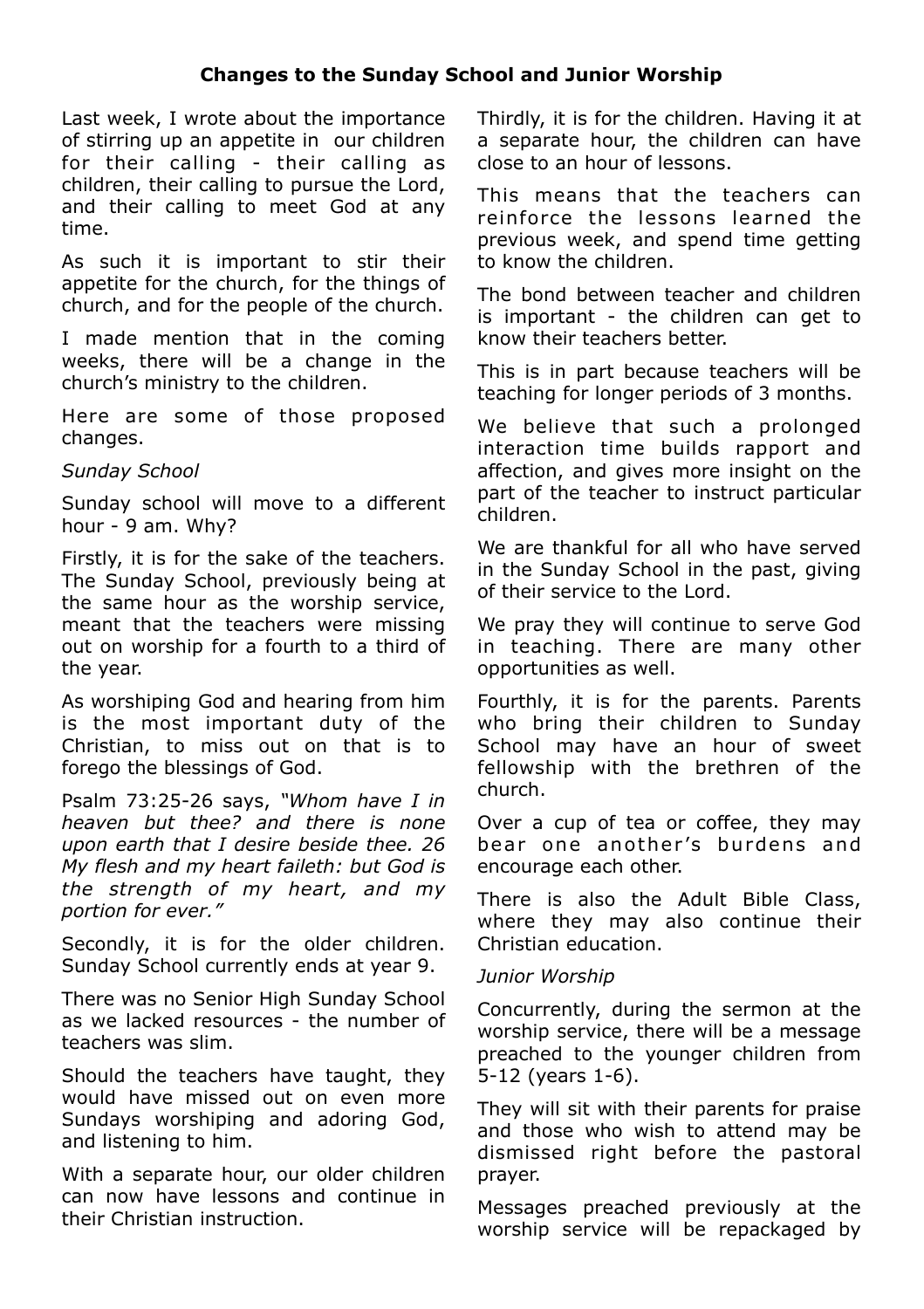speakers. They will also teach systematically from the children's catechism.

The purpose of this is two-fold.

Firstly, it demystifies the worship service. I have found in my years of ministry that children who aren't used to listening to expository sermons find it very difficult once they graduate from the Sunday School.

I have seen churches who respond by setting up a teens worship and thereafter a youth worship. And they still find it difficult to sit and listen!

Furthermore, it builds their appetite to sing the songs of the church. Sitting with their parents during praise attunes their ears to the hymns and psalms sung over time.

Secondly, it exposes the children to expository preaching and not simply stories.

Yes, not all the children will understand everything. And even when it is made simple, they may not grasp completely.

That is okay. We don't always understand everything immediately. The Bible speaks of learning in stages.

Isaiah 28:9-10 says, *"Whom shall he teach knowledge? and whom shall he make to understand doctrine? them that are weaned from the milk, and drawn from the breasts. For precept must be upon precept, precept upon precept; line upon line, line upon line; here a little, and there a little."*

Those that are weaned - even little children - can learn. They may not understand everything; but they'll get there.

This is an area for those who are not teaching Sunday School to serve. And we also ask parents to consider serving in this area.

Having a pool of 25 or so teachers would mean that they are absent from the worship service only twice a year.

A synopsis and notes of the sermon will be provided for your preparation. I will be on hand to guide you as you prepare.

In the coming weeks, we will prepare parents and children alike, as well as teachers to do this important work.

Please take this opportunity to explain these things to your children as well. May God be glorified in all this.

*~ Pastor*

#### $0.0.0.0.0$

#### **Westminster Larger Catechism**

Q. 40. Why was it requisite that the Mediator should be God and man in one person?

A. It was requisite that the Mediator, who was to reconcile God and man, should himself be both God and man, and this in one person, that the proper works of each nature might be accepted of God for us, and relied on by us as the works of the whole person.

Q. 41. Why was our Mediator called Jesus?

A. Our Mediator was called Jesus, because he saveth his people from their sins.

Q. 42. Why was our Mediator called Christ?

A. Our Mediator was called Christ, because he was anointed with the Holy Ghost above measure, and so set apart, and fully furnished with all authority and ability, to execute the offices of prophet, priest, and king of his church, in the estate both of his humiliation and exaltation.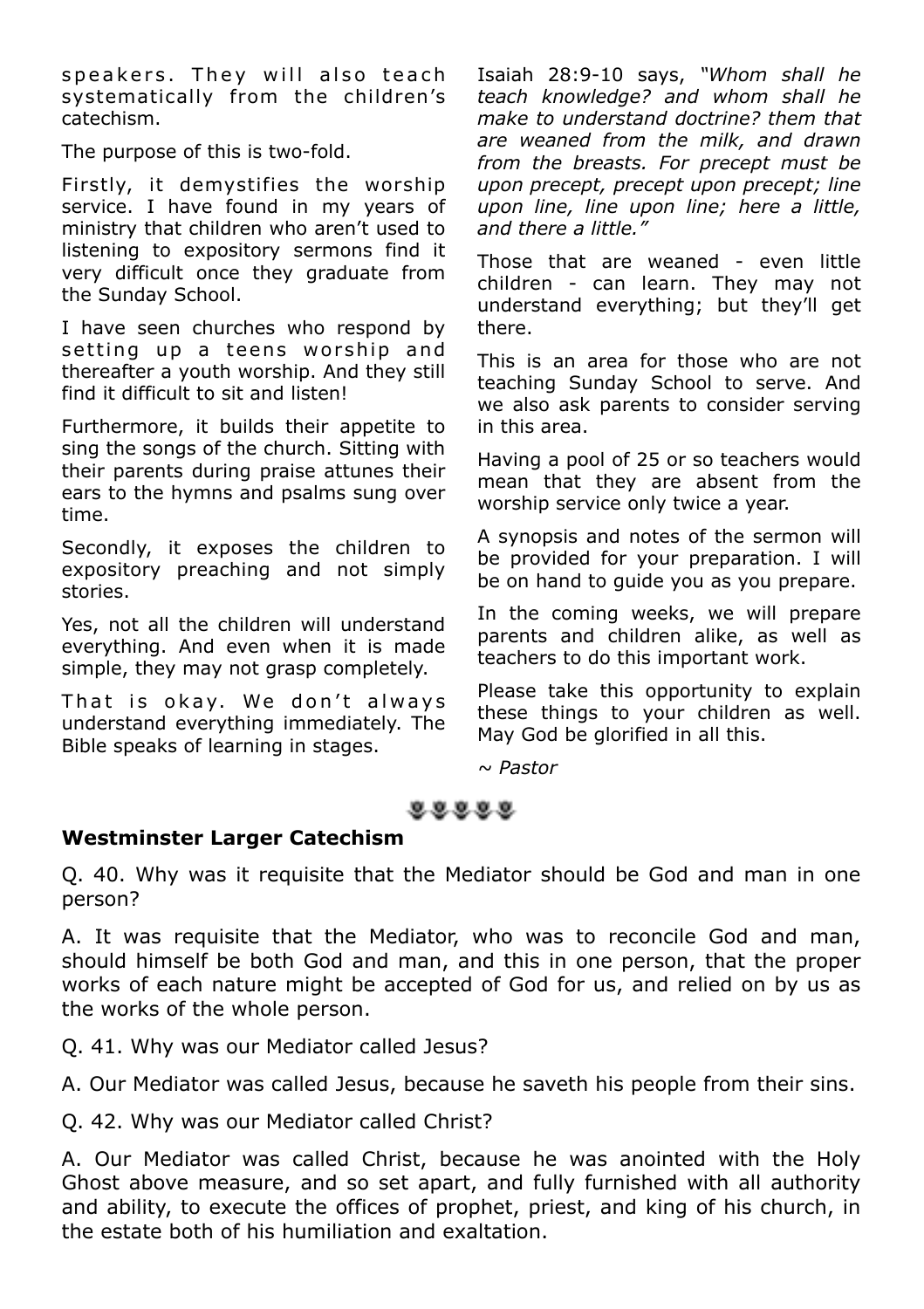### **Worship Service Roster**

| Service                  | This Week (7.2.16)                                    | Next Week (14.2.16)                             |
|--------------------------|-------------------------------------------------------|-------------------------------------------------|
| Speaker                  | Mark Chen                                             | Mark Chen                                       |
| Worship Leader           | Mark Chen                                             | Ken Chong                                       |
| Pianist                  | Elizabeth Huang                                       | Valerie Ong                                     |
| Welcomers                | Danny & Susie Tan                                     | Ian & Merrill Read                              |
| <b>Offering Stewards</b> | David Lim*, Jansen Ng*,<br>Yen Fye Yap, Rex Sriharan  | Kim Leow*, LH Chua*,<br>Ian Read, Chris Budiman |
| Usher                    | Joyce Ng, Josephine Austin                            | Angela Yap, August Ng                           |
| Kitchen Duties           | August Ng*, Lydia Orchard,<br>Julian Poon, Grace Wang | Eileen Tay*, May Poon,<br>Sally Tan             |
| <b>Prayer Meeting</b>    | 12 February 2016                                      | 19 February 2016                                |
| Speaker                  | Mark Chen                                             | Mark Chen                                       |
| Chairperson              | LH Chua                                               | Jacob Woo                                       |
| Pianist                  | Evelyn Lee                                            | Eugene Lim                                      |

#### **Announcements**

- 1. A warm welcome to all worshipers. May God richly bless you. Please stay behind after the service for fellowship and tea.
- 2. Next week's message: "God Is Not Mocked" (Jonah 1:4-16).
- 3. We are celebrating the Lord's Supper today. First time visitors wishing to partake the Lord's Supper should see an elder before the service.
- 4. Sunday School teachers for the month of February are Sandy Chua, Eileen Tay, Stephanie Lim, Jenni Budiman, Aliza Chiu, Lisa Lim; Evelyn Lee, Carmel Sriharan, Dorcas Pang; Chris Budiman; Christine Butler; David Ong; and Jacob & Merilyn Woo. Singspiration Leader: Ian Tay, Pianist: Jacob Woo.
- 5. Bible Conference. Speaker: Mathews Abraham. Theme: What Would Jesus Say About Your Church? Venue: Bayview Geographe Resort, Busselton.
- 6. Sunday, 14 February 2016, after church. Discussion for JF and TF parents.
- 7. Membership Covenant in March. Those wishing to be baptized, transfer their membership, or reaffirm their faith, please approach an elder.

| <b>Appointments for the Week</b>              |                           | Last Lord's Day Tithes & Offering, &<br><b>Attendance</b>                                           |  |
|-----------------------------------------------|---------------------------|-----------------------------------------------------------------------------------------------------|--|
| 10:00 am Craft Group<br><b>WED</b>            |                           |                                                                                                     |  |
| $9:30$ am<br>THU                              | Attadale Friendship Group | General Fund - \$4,065.40 (#529 - \$100.00, #531 -<br>\$200.00). Missions Fund - \$3,000.00 (#528 - |  |
| Prayer Meeting<br>7:45 pm<br>FRI              |                           | \$2,000.00, #530 - \$540.00). Building Fund -                                                       |  |
| 7:30 pm<br><b>SAT</b>                         | Men's Bible Study         | $$1,210.00$ (#333 - \$1,160.00, #334 - 50.00). Total                                                |  |
| Adult Bible Class<br>$9:00 \text{ am}$<br>SUN |                           | Tithes & Offering - \$8,275.40. Attendance - 146.                                                   |  |
| 10:00 am Worship & Sunday School              |                           |                                                                                                     |  |
| <b>Building Fund to Date</b>                  |                           |                                                                                                     |  |
| Available Building Fund                       | \$64,454.60               | <b>Building Fund Account:</b>                                                                       |  |
| <b>Outstanding Pledges</b>                    | \$21,885.00               |                                                                                                     |  |
| Last Week's Collection                        | \$1,210.00                | Covenant Bible-Presbyterian Church                                                                  |  |
| Total                                         | \$87,549.60               | (Westpac Bank, Applecross)                                                                          |  |
| Outstanding Loan                              | - \$430,000.00            | BSB: 036-031<br>Acct: 316969                                                                        |  |
| Amount Still Needed                           | \$342,450,40              | SWIFT: WPACAU2S                                                                                     |  |

Elders: *Mark Chen (Pastor)* 6114 4242, 0415 932 373. *Jimmy Orchard* 0413 274 407. Deacons: *Ken Chong* 0402 553 313. *LH Chua* 0435 601 373. *Terence Lee* 0418 845 617. *Johnson Lim* 0402 145 682. *Jacob Woo* 0421 212 206.